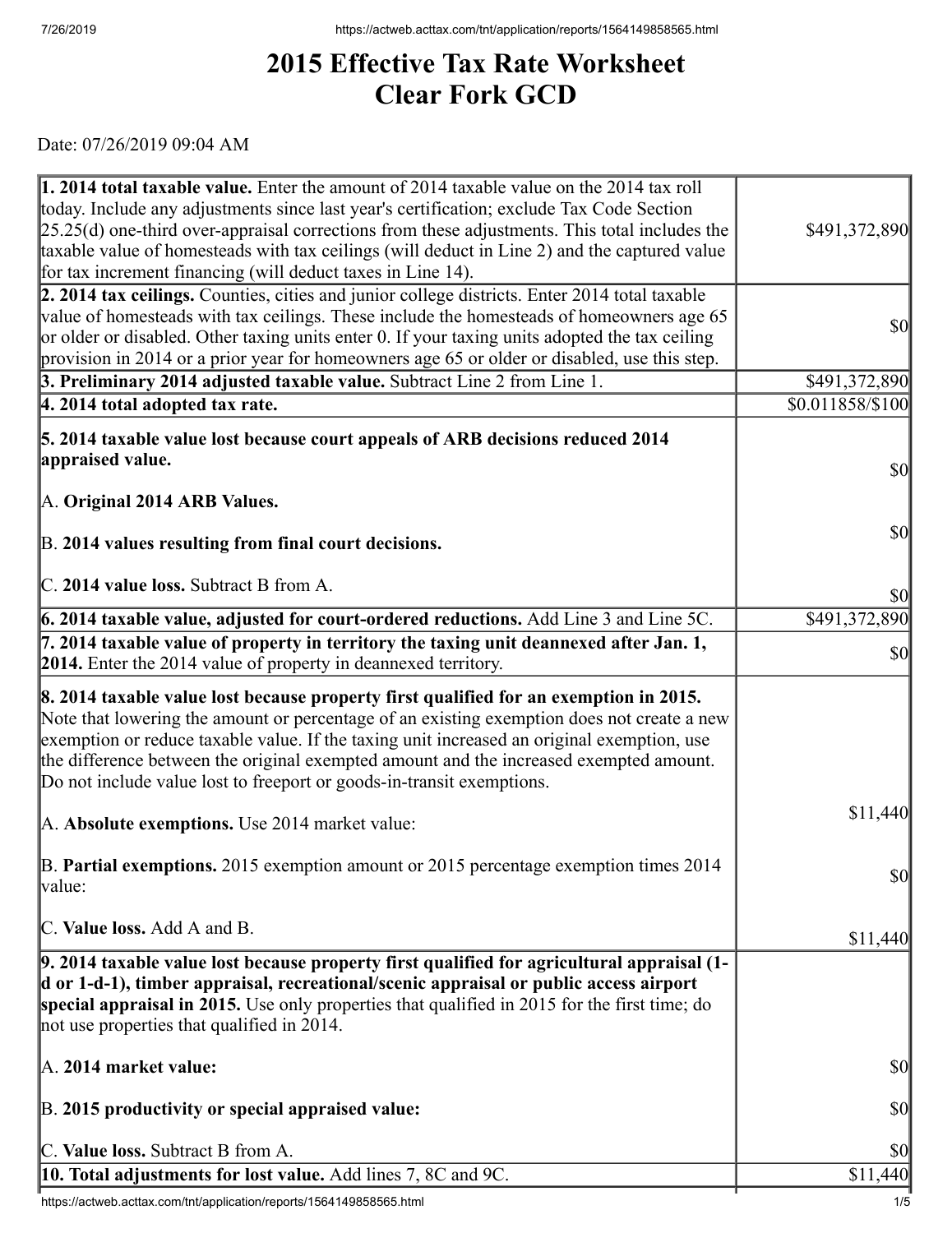7/26/2019 https://actweb.acttax.com/tnt/application/reports/1564149858565.html

| [11. 2014 adjusted taxable value. Subtract Line 10 from Line 6.                                                                                                                                                                                                                                                                                                                                                                                                                                                                                                                                                                                                                                            | \$491,361,450                       |
|------------------------------------------------------------------------------------------------------------------------------------------------------------------------------------------------------------------------------------------------------------------------------------------------------------------------------------------------------------------------------------------------------------------------------------------------------------------------------------------------------------------------------------------------------------------------------------------------------------------------------------------------------------------------------------------------------------|-------------------------------------|
| <b>12. Adjusted 2014 taxes.</b> Multiply Line 4 by line 11 and divide by \$100.                                                                                                                                                                                                                                                                                                                                                                                                                                                                                                                                                                                                                            | \$58,265                            |
| [13. Taxes refunded for years preceding tax year 2014. Enter the amount of taxes refunded]<br>by the taxing unit for tax years preceding tax year 2014. Types of refunds include court<br>decisions, Tax Code Section 25.25(b) and (c) corrections and Tax Code Section 31.11<br>payment errors. Do not include refunds for tax year 2014. This line applies only to tax years<br>preceding tax year 2014.                                                                                                                                                                                                                                                                                                 | \$1,599                             |
| 14. Taxes in tax increment financing (TIF) for tax year 2014. Enter the amount of taxes<br>paid into the tax increment fund for a reinvestment zone as agreed by the taxing unit. If the<br>taxing unit has no 2015 captured appraised value in Line 16D, enter 0.                                                                                                                                                                                                                                                                                                                                                                                                                                         | <b>\$0</b>                          |
| [15. Adjusted 2014 taxes with refunds and TIF adjustment. Add Lines 12 and 13, subtract<br>Line $14$ .                                                                                                                                                                                                                                                                                                                                                                                                                                                                                                                                                                                                     | \$59,864                            |
| <b>16. Total 2015 taxable value on the 2015 certified appraisal roll today.</b> This value<br>includes only certified values and includes the total taxable value of homesteads with tax<br>ceilings (will deduct in Line 18). These homesteads include homeowners age 65 or older or<br>disabled.                                                                                                                                                                                                                                                                                                                                                                                                         |                                     |
| A. Certified values:                                                                                                                                                                                                                                                                                                                                                                                                                                                                                                                                                                                                                                                                                       | \$489,182,770                       |
| B. Counties: Include railroad rolling stock values certified by the Comptroller's office:                                                                                                                                                                                                                                                                                                                                                                                                                                                                                                                                                                                                                  | <b>\$0</b>                          |
| $\mathbb C$ . Pollution control exemption: Deduct the value of property exempted for the current tax<br>year for the first time as pollution control property:                                                                                                                                                                                                                                                                                                                                                                                                                                                                                                                                             | $\vert \mathbf{S} \mathbf{0} \vert$ |
| $\vert$ D. Tax increment financing: Deduct the 2015 captured appraised value of property taxable<br>by a taxing unit in a tax increment financing zone for which the 2015 taxes will be deposited<br>into the tax increment fund. Do not include any new property value that will be included in<br>Line 21 below.                                                                                                                                                                                                                                                                                                                                                                                         | $\vert \mathbf{S} \mathbf{0} \vert$ |
| E. Total 2015 value. Add A and B, then subtract C and D.                                                                                                                                                                                                                                                                                                                                                                                                                                                                                                                                                                                                                                                   |                                     |
| [17. Total value of properties under protest or not included on certified appraisal roll.                                                                                                                                                                                                                                                                                                                                                                                                                                                                                                                                                                                                                  | \$489,182,770                       |
| $\mathbb A$ . 2015 taxable value of properties under protest. The chief appraiser certifies a list of<br>properties still under ARB protest. The list shows the appraisal district's value and the<br>taxpayer's claimed value, if any, or an estimate of the value if the taxpayer wins. For each of<br>the properties under protest, use the lowest of these values. Enter the total value.                                                                                                                                                                                                                                                                                                              | \$101,000                           |
| B. 2015 value of properties not under protest or included on certified appraisal roll.<br>The chief appraiser gives taxing units a list of those taxable properties that the chief<br>appraiser knows about, but are not included in the appraisal roll certification. These<br>properties also are not on the list of properties that are still under protest. On this list of<br>properties, the chief appraiser includes the market value, appraised value and exemptions for<br>the preceding year and a reasonable estimate of the market value, appraised value and<br>exemptions for the current year. Use the lower market, appraised or taxable value (as<br>appropriate). Enter the total value. | $\vert \mathbf{S} \mathbf{0} \vert$ |
| C. Total value under protest or not certified: Add A and B.                                                                                                                                                                                                                                                                                                                                                                                                                                                                                                                                                                                                                                                |                                     |
|                                                                                                                                                                                                                                                                                                                                                                                                                                                                                                                                                                                                                                                                                                            |                                     |
|                                                                                                                                                                                                                                                                                                                                                                                                                                                                                                                                                                                                                                                                                                            |                                     |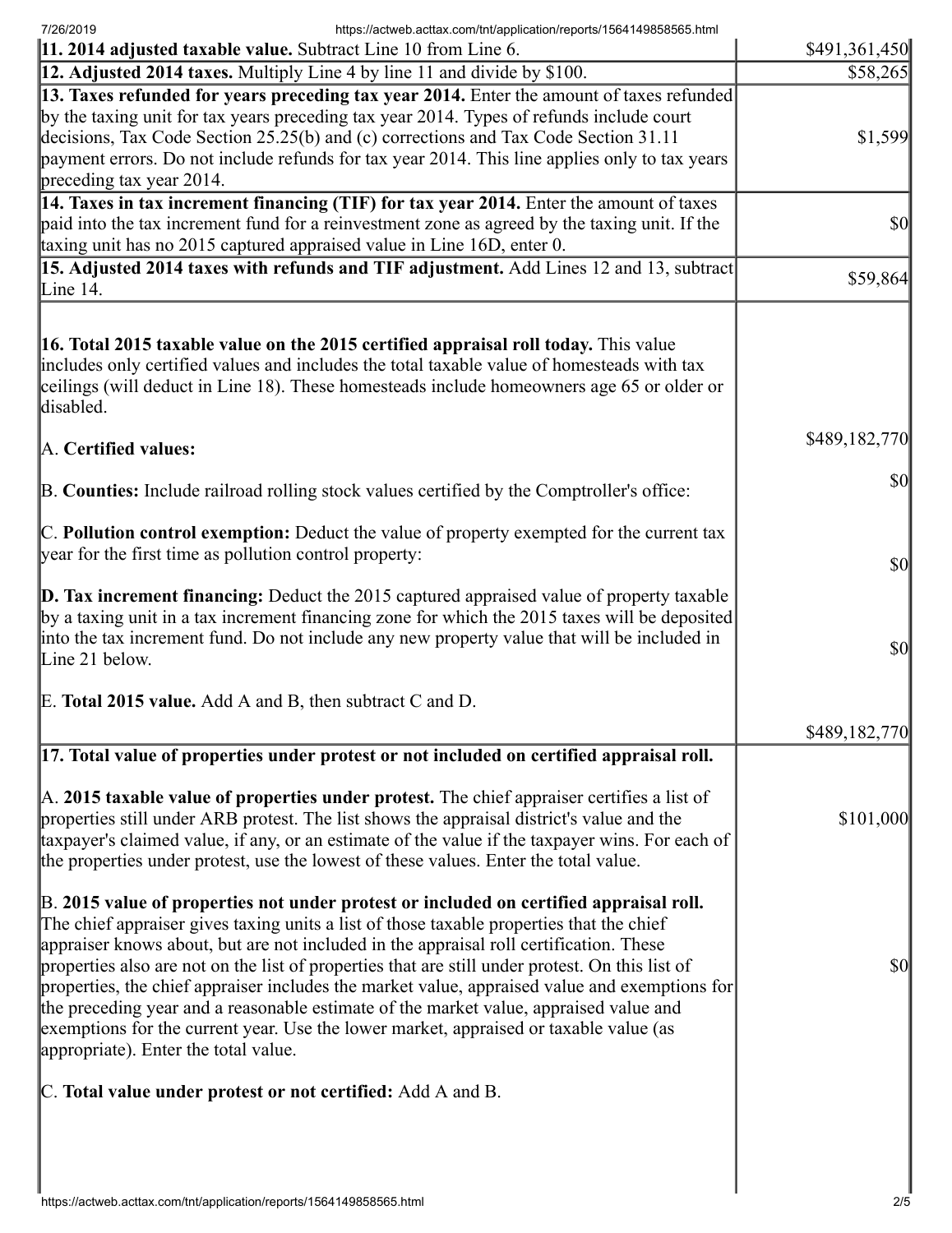|                                                                                                                                                                                                                                                                                                                                                                                                                                                                                                                                                                                                                             | \$101,000        |
|-----------------------------------------------------------------------------------------------------------------------------------------------------------------------------------------------------------------------------------------------------------------------------------------------------------------------------------------------------------------------------------------------------------------------------------------------------------------------------------------------------------------------------------------------------------------------------------------------------------------------------|------------------|
| <b>18. 2015 tax ceilings.</b> Counties, cities and junior colleges enter 2015 total taxable value of<br>homesteads with tax ceilings. These include the homesteads of homeowners age 65 or older<br>or disabled. Other taxing units enter 0. If your taxing units adopted the tax ceiling provision<br>in 2014 or a prior year for homeowners age 65 or older or disabled, use this step.                                                                                                                                                                                                                                   | <b>\$0</b>       |
| 19. 2015 total taxable value. Add Lines 16E and 17C. Subtract Line 18.                                                                                                                                                                                                                                                                                                                                                                                                                                                                                                                                                      | \$489,283,770    |
| 20. Total 2015 taxable value of properties in territory annexed after Jan. 1, 2014.<br>Include both real and personal property. Enter the 2015 value of property in territory<br>lannexed.                                                                                                                                                                                                                                                                                                                                                                                                                                  | <b>\$0</b>       |
| 21. Total 2015 taxable value of new improvements and new personal property located<br>in new improvements. New means the item was not on the appraisal roll in 2014. An<br>improvement is a building, structure, fixture or fence erected on or affixed to land. New<br>additions to existing improvements may be included if the appraised value can be<br>determined. New personal property in a new improvement must have been brought into the<br>taxing unit after Jan. 1, 2014, and be located in a new improvement. New improvements do<br>include property on which a tax abatement agreement has expired for 2015. | \$1,805,140      |
| 22. Total adjustments to the 2015 taxable value. Add Lines 20 and 21.                                                                                                                                                                                                                                                                                                                                                                                                                                                                                                                                                       | \$1,805,140      |
| 23. 2015 adjusted taxable value. Subtract Line 22 from Line 19.                                                                                                                                                                                                                                                                                                                                                                                                                                                                                                                                                             | \$487,478,630    |
| <b>24. 2015 effective tax rate.</b> Divide Line 15 by Line 23 and multiply by \$100.                                                                                                                                                                                                                                                                                                                                                                                                                                                                                                                                        | \$0.012280/\$100 |
| <b>25. COUNTIES ONLY.</b> Add together the effective tax rates for each type of tax the county<br>levies. The total is the 2015 county effective tax rate.                                                                                                                                                                                                                                                                                                                                                                                                                                                                  |                  |

A county, city or hospital district that adopted the additional sales tax in November 2014 or in May 2015 must adjust its effective tax rate. The Additional Sales Tax Rate Worksheet sets out this adjustment. Do not forget to complete the Additional Sales Tax Rate Worksheet if the taxing unit adopted the additional sales tax on these dates.

<sup>1</sup>Tex. Tax Code Section  $26.012(14)$ Tex. Tax Code Section 26.012(14) Tex. Tax Code Section 26.012(13) Tex. Tax Code Section 26.012(15) Tex. Tax Code Section 26.012(15)  ${}^{6}$ Tex. Tax Code Section 26.012(15) Tex. Tax Code Section 26.012(13)  ${}^{8}$ Tex. Tax Code Section 26.03(c)  $^{9}$ Tex. Tax Code Section 26.012(13) Tex. Tax Code Section 26.012(15) Tex. Tax Code Section 26.03(c) <sup>12</sup>Tex. Tax Code Section  $26.01(c)$ Tex. Tax Code Section 26.04 and 26.041 Tex. Tax Code Section 26.04 and 26.041 <sup>15</sup>Tex. Tax Code Section  $26.012(6)$ Tex. Tax Code Section 26.012(17) <sup>17</sup>Tex. Tax Code Section  $26.012(17)$ Tex. Tax Code Section 26.04(c) Tex. Tax Code Section 26.04(d)

I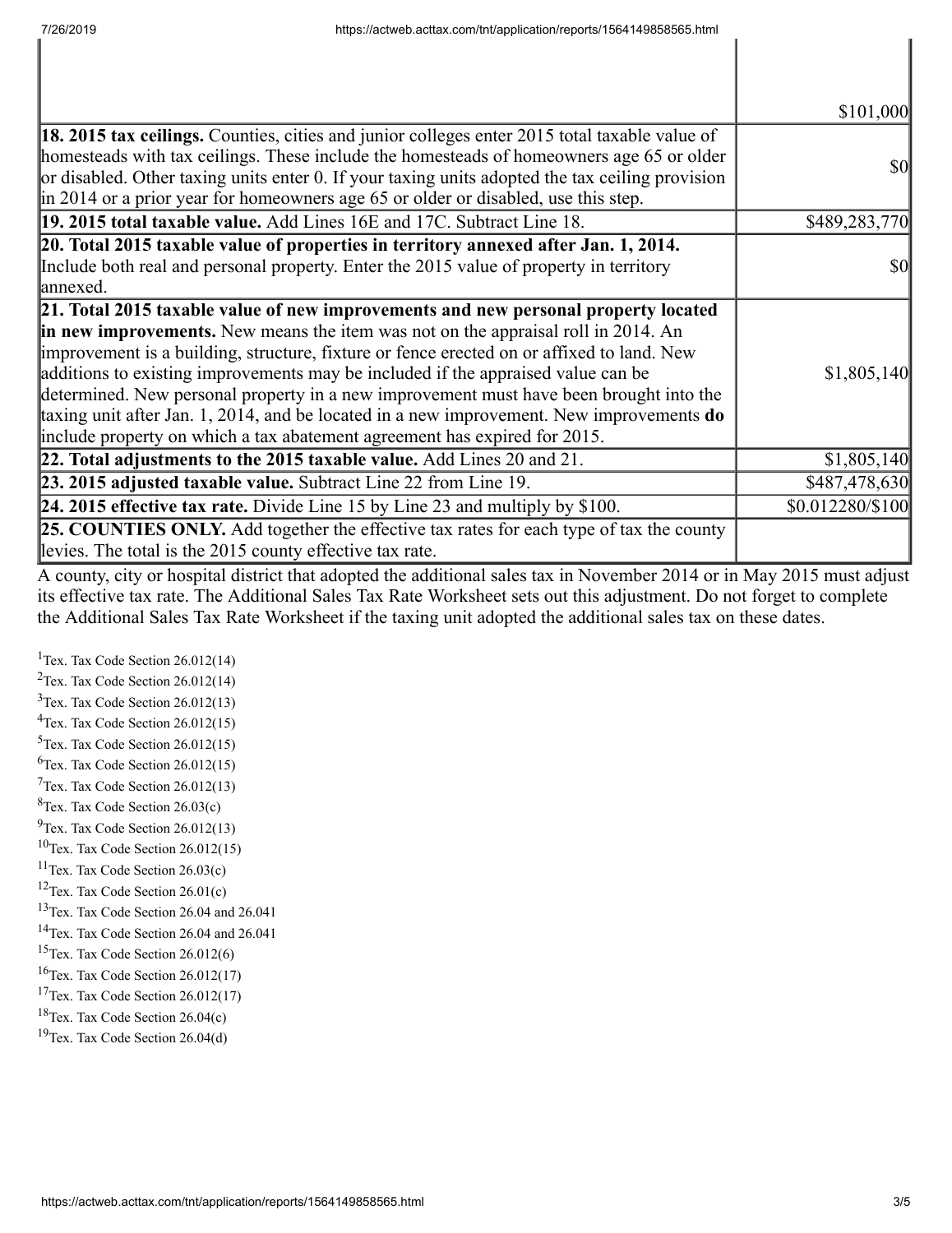## **2015 Rollback Tax Rate Worksheet Clear Fork GCD**

Date: 07/26/2019

| 26. 2014 maintenance and operations (M&O) tax rate.                                                                                                                                                                                                                                                                                                                                                                                                                                                                                                                                                                                                                     | \$0.011858/\$100  |
|-------------------------------------------------------------------------------------------------------------------------------------------------------------------------------------------------------------------------------------------------------------------------------------------------------------------------------------------------------------------------------------------------------------------------------------------------------------------------------------------------------------------------------------------------------------------------------------------------------------------------------------------------------------------------|-------------------|
| 27. 2014 adjusted taxable value. Enter the amount from Line 11.                                                                                                                                                                                                                                                                                                                                                                                                                                                                                                                                                                                                         | \$491,361,450     |
| 28. 2014 M&O taxes.                                                                                                                                                                                                                                                                                                                                                                                                                                                                                                                                                                                                                                                     |                   |
|                                                                                                                                                                                                                                                                                                                                                                                                                                                                                                                                                                                                                                                                         |                   |
| A. Multiply Line 26 by Line 27 and divide by \$100.                                                                                                                                                                                                                                                                                                                                                                                                                                                                                                                                                                                                                     | \$58,265          |
| B. Cities, counties and hospital districts with additional sales tax: Amount of additional<br>sales tax collected and spent on M&O expenses in 2014. Enter amount from full year's sales<br>tax revenue spent for M&O in 2014 fiscal year, if any. Other taxing units enter 0. Counties<br>exclude any amount that was spent for economic development grants from the amount of<br>sales tax spent.                                                                                                                                                                                                                                                                     | $\frac{1}{2}$     |
| C. Counties: Enter the amount for the state criminal justice mandate. If second or later year,<br>the amount is for increased cost above last year's amount. Other taxing units enter 0.                                                                                                                                                                                                                                                                                                                                                                                                                                                                                | $\frac{1}{2}$     |
| D. Transferring function: If discontinuing all of a department, function or activity and<br>transferring it to another taxing unit by written contract, enter the amount spent by the taxing<br>unit discontinuing the function in the 12 months preceding the month of this calculation. If<br>the taxing unit did not operate this function for this 12-month period, use the amount spent<br>in the last full fiscal year in which the taxing unit operated the function. The taxing unit<br>discontinuing the function will subtract this amount in H below. The taxing unit receiving<br>the function will add this amount in H below. Other taxing units enter 0. | $\frac{1}{2}$     |
| E. Taxes refunded for years preceding tax year 2014: Enter the amount of M&O taxes<br>refunded in the preceding year for taxes before that year. Types of refunds include court<br>decisions, Tax Code Section 25.25(b) and (c) corrections and Tax Code Section 31.11<br>payment errors. Do not include refunds for tax year 2014. This line applies only to tax years<br>preceding tax year 2014.                                                                                                                                                                                                                                                                     | \$1,559           |
| <b>F. Enhanced indigent health care expenditures:</b> Enter the increased amount for the current<br>year's enhanced indigent health care expenditures above the preceding tax year's enhanced<br>indigent health care expenditures, less any state assistance.                                                                                                                                                                                                                                                                                                                                                                                                          | $\frac{1}{2}$     |
| G. Taxes in TIF: Enter the amount of taxes paid into the tax increment fund for a<br>reinvestment zone as agreed by the taxing unit. If the taxing unit has no 2015 captured<br>appraised value in Line 16D, enter 0.                                                                                                                                                                                                                                                                                                                                                                                                                                                   | <b>\$0</b>        |
| <b>H. Adjusted M&amp;O Taxes.</b> Add A, B, C, E and F. For unit with D, subtract if discontinuing<br>function and add if receiving function. Subtract G.                                                                                                                                                                                                                                                                                                                                                                                                                                                                                                               | \$59,824          |
| 29. 2015 adjusted taxable value. Enter Line 23 from the Effective Tax Rate Worksheet.                                                                                                                                                                                                                                                                                                                                                                                                                                                                                                                                                                                   | \$487,478,630     |
| 30. 2015 effective maintenance and operations rate. Divide Line 28H by Line 29 and                                                                                                                                                                                                                                                                                                                                                                                                                                                                                                                                                                                      | \$0.012272/\$100  |
| multiply by $$100$ .<br>31. 2015 rollback maintenance and operation rate. Multiply Line 30 by 1.08.                                                                                                                                                                                                                                                                                                                                                                                                                                                                                                                                                                     | $$0.013253/\$100$ |
| 32. Total 2015 debt to be paid with property taxes and additional sales tax revenue.<br>"Debt" means the interest and principal that will be paid on debts that:<br>$(1)$ are paid by property taxes,                                                                                                                                                                                                                                                                                                                                                                                                                                                                   |                   |

https://actweb.acttax.com/tnt/application/reports/1564149858565.html 4/5